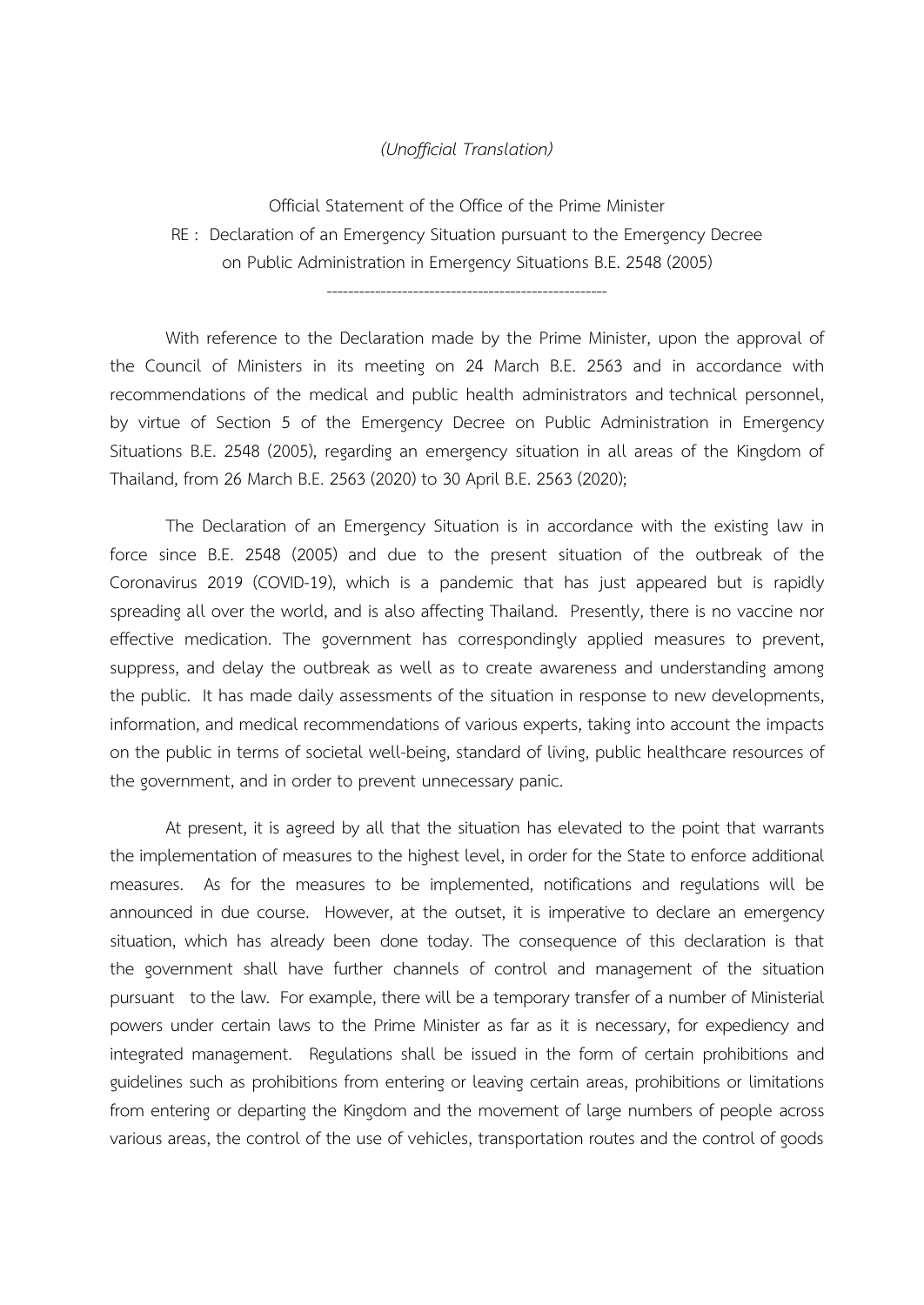and medical supplies. These measures, despite being in accordance with the law on public administration in emergency situations and despite the number of persons infected and the number of deaths in Thailand up until the present not being as high when compared to other countries; however, if there continues to be movement, travel or a congregation of large groups of people for group activities, contacts or proximity and the absence of awareness, understanding and sense of responsibility, as well as the refusal to follow the correct practices in accordance with internationally accepted measures to prevent the disease. With the upcoming festivities and change of seasons, COVID-19 might spread rapidly and increase the number of people infected which will affect the efficiency in providing medical services and the use of public health resources of the country, such as doctors, nurses, hospitals, medicine and other medical supplies to a point where there may be a shortage, leading to the serious immeasurable losses, as already apparent in some countries. The Government therefore had to declare an emergency situation in the avoidance of any risks thereby providing reassurance to performing officials and ease the anxiety of the public. The declaration of an emergency situation is an urgent necessity specifically at this period of time. The Government will consider the adoption of only measures that are necessary, following the medical and public health recommendations, in order to prevent and suppress the spread of the disease. The healthcare and lives of the people, the allocation of resources and medical supplies, and the sufficient provision of medical services to all Thai people are considered to be of a paramount importance. Consequently, during this period, the convenience of the people may be lessened as everyone will have to adjust their behaviours; however, the public can continue to live their lives normally without being deprived. As for remedial measures to alleviate the difficulties for those affected, they will gradually be carried out. At this hour, we are fighting a catastrophe that cannot be seen. This disease may attack us all at any place and at any time. Thus, there is a need to control the situation and to implement measures of the highest level, so as to ensure our collective survival. This emergency situation will remain for a certain period of time but not exceeding a period of three months as prescribed by law and may be extended if the situation requires. In fact, there had been the declaration of an emergency situation for many years in certain areas in the Southern Border Provinces but the grounds for declaring such an emergency there differed from the current situation.

The Government would like to ask the public to trust the country's public health system and to take care of their health because being without disease is considered a true blessing. At the same time, please cooperate with the authorities by strictly complying with measures and medical recommendations, as well as follow up on information through official channels such as radio, television and printed media indicating reliable and referable